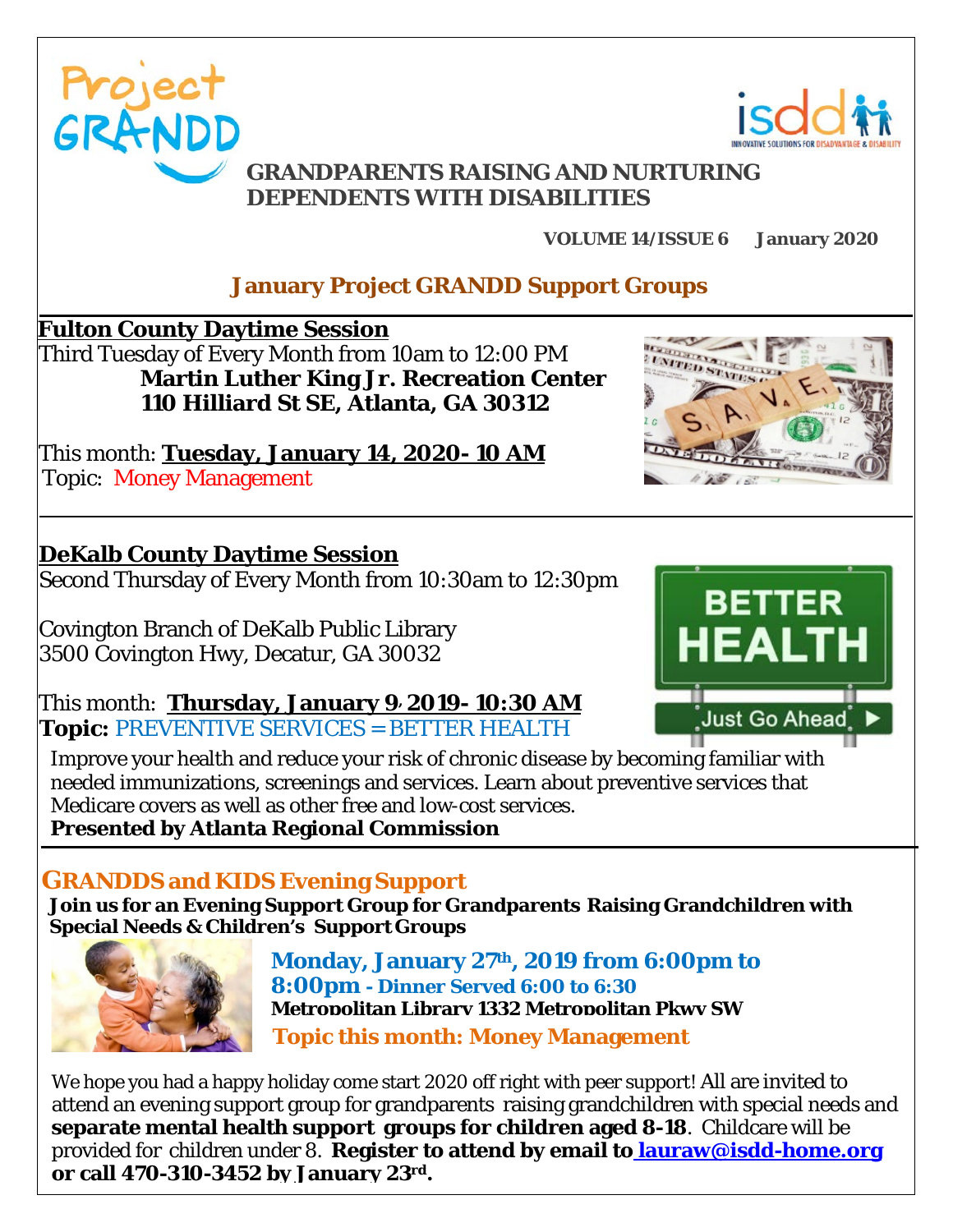### **Have you taken our PASTA class for relative caregivers yet?**

Mark your calendar for the next **8-week** enrichment: Parenting the Second Time around (PASTA) The award-winning curriculum created by Cornell University for relatives raising children. Topics include child development, discipline, caring For oneself as a caregiver, rebuilding a family, living With teens, legal issues, and advocacy. Group will meet 8 Thursdays in January and February 2010 from 10:00am to 12:00pm

> **Location:** Access Mental Health 1903 Phoenix Blvd., Suite 200 Atlanta, GA 30349

**Starts Thursday Jan 9th, 2020 thru Thursday, Feb. 28th** Please RSVP to Laura 470-310-3452 or email pasta@isdd-home.org



**ISDD OFFICE 4282 Memorial Drive Ste. B Decatur, GA 30032 404-600-3332 ext. 104 Office Need Help? Have a Question? Contact Us**

Rainie Jueschke, Executive Director [rainiej@isdd-home.org](mailto:rainiej@isdd-home.org) 404-551-5258

Laura Wells, Program Director [lauraw@isdd-home.org](mailto:lauraw@isdd-home.org) 470-310-3452

Sherri Feliccia, Case Manager [sherrif@isdd-home.org](mailto:sherrif@isdd-home.org) 470-310-3459

Cindy Stroud, Case Manager [cindys@isdd-home.org](mailto:cindys@isdd-home.org) 470-798-3025

## HEALTH CORNER

#### **13 New Year's Resolutions for Caregivers**

*Reprinted from [www.agingcare.com](http://www.agingcare.com/)*

It is human to want a fresh start. Even though I know that December 31 of one year is rarely that different from January 1 of the next, I greet each New Year's Day as a new beginning. I cannot explain it, but the first day of January always gives me a psychological boost, be it ever so brief.

Like most caregivers, I always strove for perfection and I always wound up feeling like I fell short. There is no way that I know of to be a perfect caregiver. The needs of any care receiver can change in an instant. We can miss subtle signals. We are often so tired and stressed that we may absentmindedly forget to pick up a prescription, check an adult brief or do the laundry. All of these things can bring on a huge case of unearned caregiver guilt.

It is so easy to get wrapped up in the difficult feelings and the pressure. Every so often, caregivers need to remind themselves that they are doing their personal best. The New Year is a perfect time to take

<u>f l de la handelskapet (de la handelskapet (de la handelskapet (de la handelskapet (de la handelskapet (de la</u>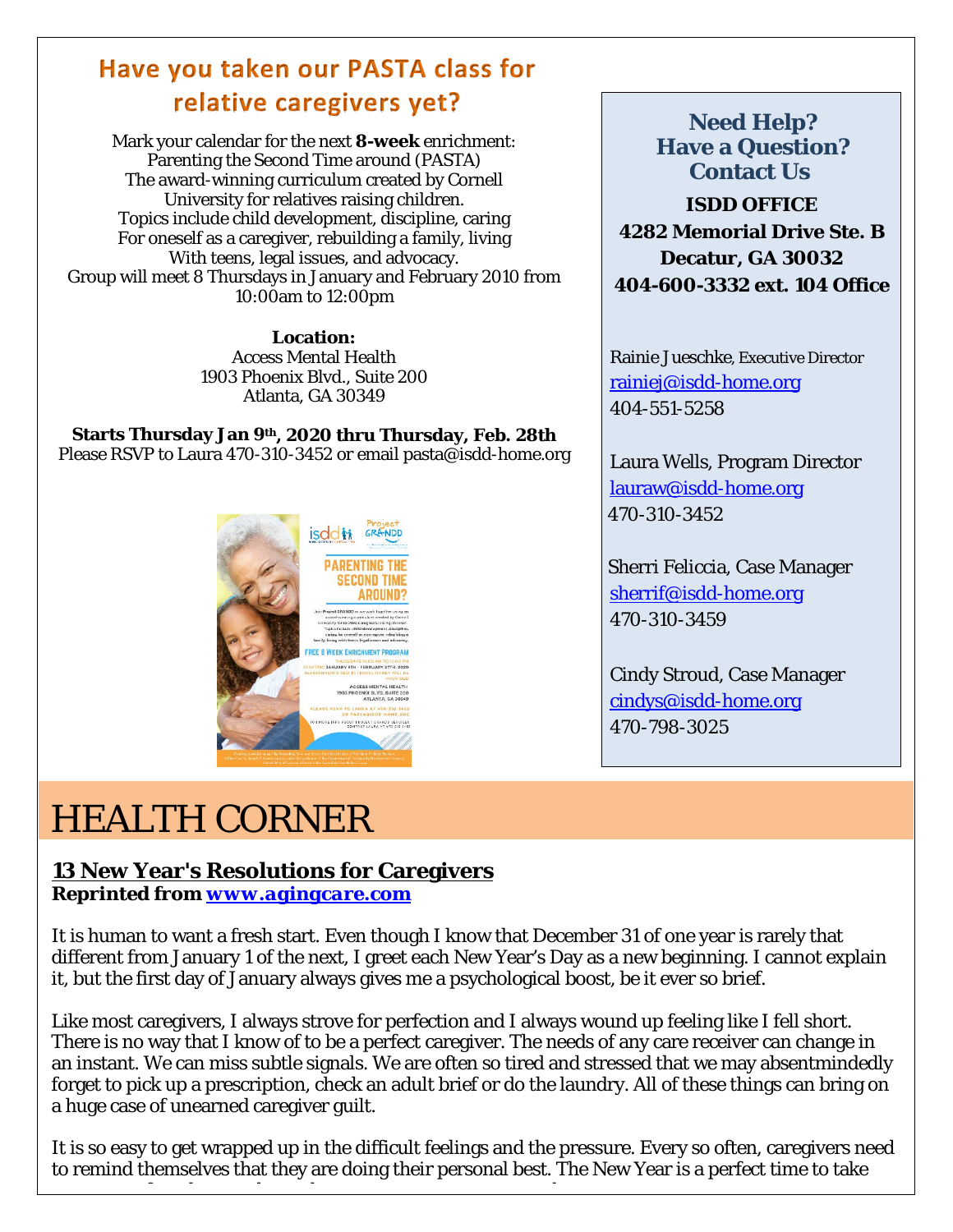# HEALTH CORNER (Continued

My thought is that we can look at the coming year with fresh eyes, even though that freshness may only last a moment.

Let's make a list of New Year's resolutions and pretend we'll keep them all. Even if you only stick to one of them, remember that progress is good, no matter how small.

#### **New Year's Resolutions to Consider**

- 1. I give myself permission to not keep the following resolutions or to keep them only partway.
- 2. When I feel I am imperfect, I will remember that guilt is not an option as long as I know I did the best I could, given the circumstances.
- 3. I will find time alone for myself, even though that seems impossible. That may mean asking for help from people and sources I've never considered before.
- 4. Regardless of how deserving the source, I will say no to requests for my time when I know I can't add any more to my plate.
- 5. I will remember that family members and friends who are not care receivers deserve some of my time. This may mean a little less of my attention will go to my care receiver, and that is okay.
- 6. I will follow through with my own health care appointments and screenings, including dental cleanings and eye exams.
- 7. I will find a way to monitor my own energy levels so I can recharge my batteries before I hit the point of **[exhaustion and burnout](https://www.agingcare.com/articles/caregiving-stress-burn-out-overwhelmed-140161.htm)**.
- 8. I will remember that seeking advice from professionals, organizations and fellow caregivers is a sign of strength, not weakness.
- 9. I will remember that my care receiver didn't choose the illness or disability that he or she is living with.
- 10.I will remember that I didn't choose this life for my care receiver either, so I won't be a martyr to their illness.
- 11. I will remember that taking care of my own needs isn't selfish. Taking care of myself benefits everyone I love.
- 12. I will get appropriate help for myself if depression, anxiety or other mental health issues become apparent to my friends, my family or me.
- 13. I will be open to alternative ways of caring for myself. This can include massage, aroma therapy, some form of meditation, exercise, attending a support group, seeking out respite care, or meeting with a therapist.

This list is merely a starting point. What resolutions would you add for yourself? Which would you delete? If you print out this list and hang it in a prominent place, you can work toward these goals a little bit every day. Even looking at it once a month will help you view your situation with a fresh perspective.

Remember, happiness isn't about perfection—it's about having realistic expectations. We all have room to adjust our expectations to more closely match reality, and that change alone can help us have a happier and more productive year.